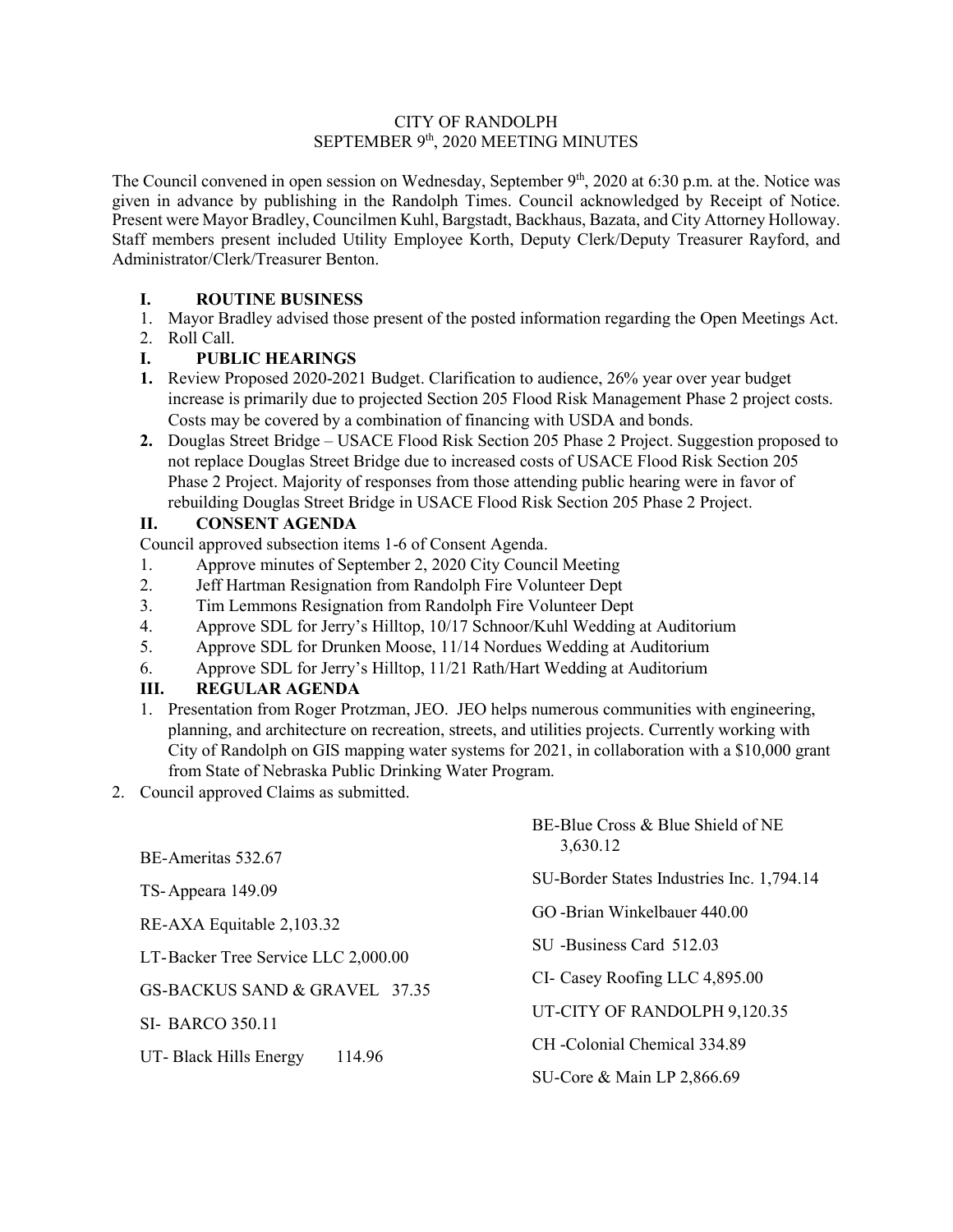| TE-D C Communications 19.97               | TX-NEBRASKA DEPARTMENT OF<br><b>REVENUE 7,532.41</b>  |
|-------------------------------------------|-------------------------------------------------------|
| SU-Danko Emergency Equipment 258.77       |                                                       |
| TA-EFTPS 12,295.52                        | FE-Nebraska Public Health Lab 629.00                  |
| FB-Frozen Cow<br>150.00                   | UT-NEBRASKA PUBLIC POWER<br><b>DISTRICT 53,394.67</b> |
| LE-Grossenburg Implement 1,200.00         | PU-Northeast Nebraska News 293.93                     |
| SU-H O A Solutions, Inc. 104.98           | ME-OVERHEAD DOOR 383.25                               |
| <b>EM-Hartelco</b><br>14.00               | <b>RM-PAUL'S WELDING</b><br>62.44                     |
| SU-Hawkins<br>25.00                       | SU-SAM'S HARDWARE HANK 403.81                         |
| EF-JEO Consulting 543.75                  | ME-Sargent Drilling 900.00                            |
| <b>SU-JIM'S FOOD CENTER 24.74</b>         | SU -Sioux Sales Company - The Police<br>Store 37.95   |
| LT-JT Carpentry 2,000.00                  |                                                       |
| LA-L P Gill, Inc. 2,307.90                | AF-UECO 716.74                                        |
| <b>SU-LEITING AUTO SUPPLY 108.80</b>      | SU-Uline 623.48                                       |
| TR-Lied Randolph Public Library Treasurer | GA-US 20 LLC 416.53                                   |
| 825.00                                    | UT - US DEPARTMENT OF ENERGY                          |
| FB-Mahaska<br>150.60                      | 4,771.50                                              |
| FE-Midwest Laboratories Inc 271.50        | BE-V S P 168.50                                       |
| LF-Monson & Holloway $9,210.00$           | SU -WATTIER TRUE VALUE 1,727.31                       |
| AF-ne Dept of Environment and Energy      | SU -WESCO 11,585.20                                   |
| 150.00                                    | SU-West-Hodson 47.58                                  |

- 3. Council approved Randolph Farm Supply Claim of \$1331.44.
- 4. Council approved 2020-2021 Budget as proposed.
- 5. Council approved Resolution 2020-13 Municipal Annual Certification of Program Compliance, Annual filing of the One and Six Year Plan. Same plan as previous fiscal year: the proposed plan included the addition of the portion of Nebraska Street lying directly between East Broadway and East Wayne Street, and the addition of Wayne Street from Nebraska Street to Douglas Street.

### RESOLUTION 2020-13

WHEREAS: State of Nebraska Statutes, sections 39-2115, 39-2119, 39-2120, 39-2121, and 39- 2520(2), requires an annual certification of program compliance to the Nebraska Board of Public Roads Classifications and Standards; and

WHEREAS: State of Nebraska Statute, section 39-2120 also requires that the annual certification of program compliance by each municipality shall be signed by the Mayor or Village Board Chairperson and shall include a copy of a resolution of the governing body of the municipality authorizing the signing of the certification form.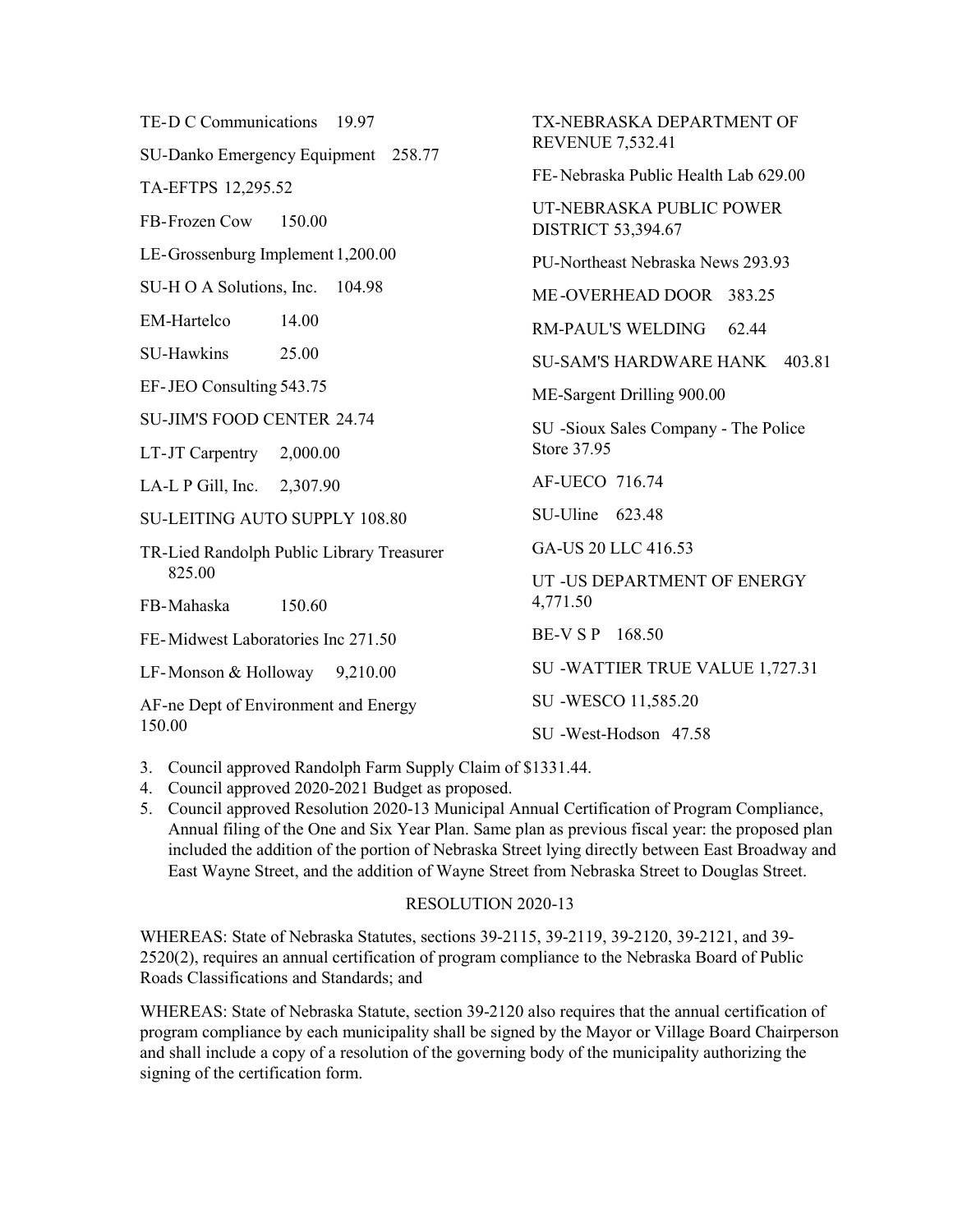BE IT RESOLVED: that the Mayor is hereby authorized to sign the attached Municipal Annual Certification of Program Compliance form.

6. Motion by Kuhl, seconded by Bazata to approve Resolution 2020-14 setting the Property Tax Request. ROLL CALL YEAS: Bargstadt, Backhaus, Bazata, Kuhl. NEAS: None

## RESOLUTION 2020-14

WHEREAS, CITY OF RANDOLPH, Nebraska Revised passes by Statute a majority 77-1601.02 vote a resolution provides or that ordinance the setting Governing the tax Body request; of and the property

WHEREAS, tax a request; special public hearing was held as required by law to hear and consider comments concerning the

NOW, THEREFORE, the Governing Body of the CITY OF RANDOLPH resolves that:

- The 2020-2021 General Fund property tax request be set at \$175,289 and the 2020-2021 Community Development Agency property tax request be set at \$9,615.
- The total assessed value of property differs from last year's total assessed value by 4%.
- The tax rate which would levy the same amount of property taxes as last year, when multiplied by the new total assessed value of property, would be \$.480161 per \$100 of assessed value.
- The City of Randolph proposes to adopt a property tax request that will cause its tax rate to be \$.49998 per \$100 of assessed value.
- Based on the proposed tax request and changes in other revenue, the total operating budget of the CITY OF RANDOLPH, will exceed last year's by 26%.
- 7. Council approved Resolution 2020-15 authorization to sell Sholes Road property.

### RESOLUTION 2020-15

A RESOLUTION AUTHORIZING THE SALE OF APPROXIMATELY 1.625 ACRES OF ABANDONED CHICAGO & NORTHWESTERN RAILROAD RIGHT OF WAY CONTIGUOUS TO THE PROPERTY LOCATED AT 606 S. BRIDGE STREET, RANDOLPH, NEBRASKA, AND LYING NORTHWEST OF THE INTERSECTION OF WAYNE STREET AND S. BRIDGE STREET, ALL IN CEDAR COUNTY, NEBRASKA.

WHEREAS, the City of Randolph is the owner of the following described real estate:

APPROXIMATELY 1.625 ACRES OF ABANDONED CHICAGO & NORTHWESTERN RAILROAD RIGHT OF WAY CONTIGUOUS TO THE PROPERTY LOCATED AT 606 S. BRIDGE STREET, RANDOLPH, NEBRASKA, AND LYING NORTHWEST OF THE INTERSECTION OF WAYNE STREET AND S. BRIDGE STREET, ALL IN CEDAR COUNTY, NEBRASKA; see attached Exhibit A for aerial depiction of said real estate;

WHEREAS, there are no current delinquent real estate taxes or special assessments payable to Cedar County, Nebraska;

WHEREAS, it is in the best interest of the City of Randolph to sell said real estate;

NOW THEREFORE, BE IT RESOLVED by the Mayor and the Council of the City of Randolph, Nebraska, that said parcel of real estate be sold to Richard Olson and Deborah Olson, husband and wife, for the sum of\$2,000.00 and other valuable consideration.